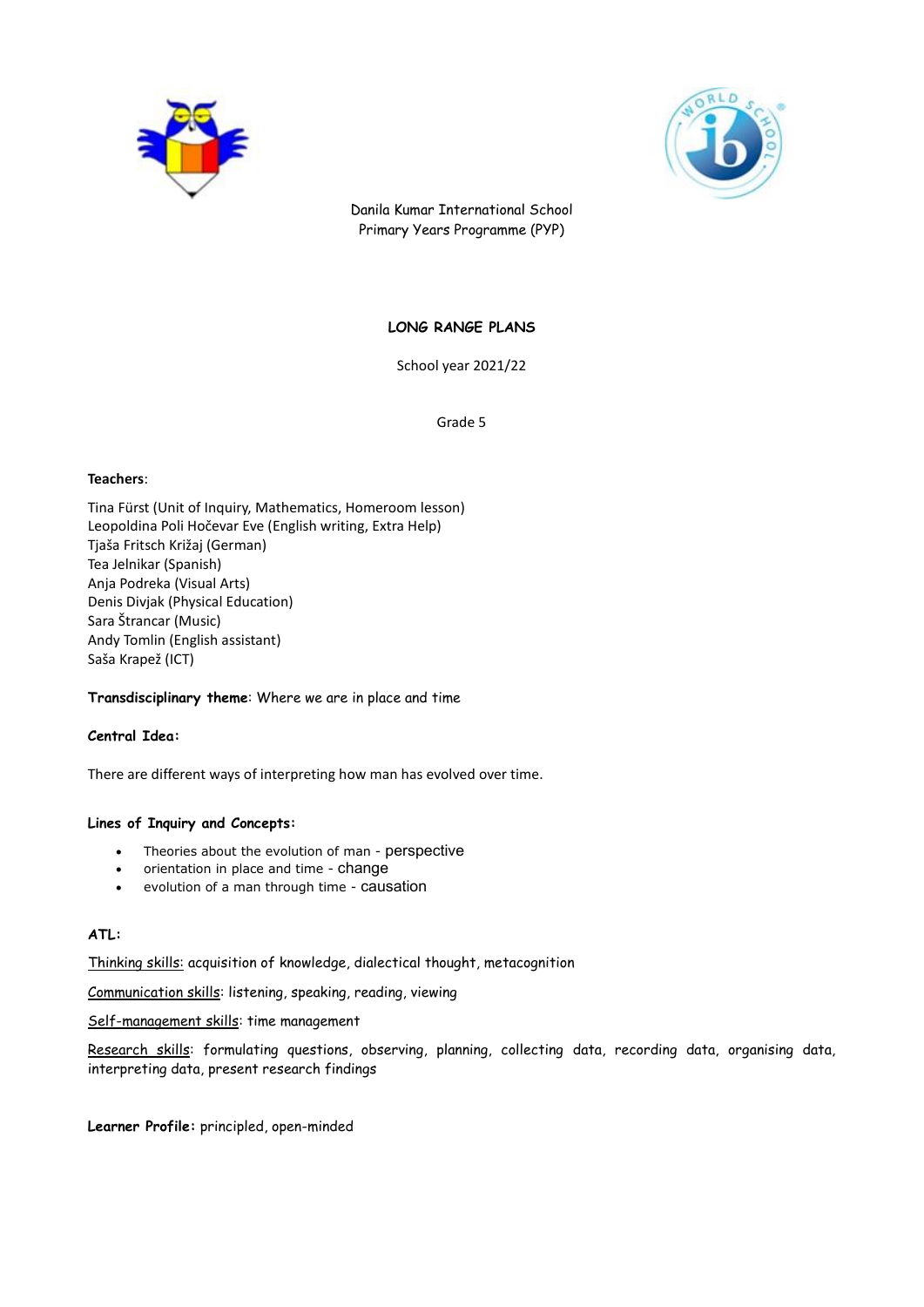# **Taught within the Unit of Inquiry - learning through language (English)**

## WRITTEN LANGUAGE

Reading:

- Read a wide range of texts for information and pleasure with understanding and accuracy on grade level
- Read daily for enjoyment and information for sustained periods, at school and at home
- Read aloud with fluency, understanding, regard to punctuation and with expression
- Identify themes, main ideas, characters and plot of stories
- Analyse details and reflect upon minor and major characters of a story and plot
- Independently select the appropriate reading strategy for the purpose of the activity (scanning, skimming, rereading)
- Categorise literature (fable, myth)
- Identify genre (science fiction, historical novel)
- Appreciate the structural and stylistic differences between fiction and non-fiction
- Show appreciation of different writing styles
- recognise figurative language (similes, idioms, metaphors)
- Locate, access, organise and synthesise information for different purposes and a variety of sources
- Generate new questions after reading and connect these to prior knowledge and experience

# Writing:

- Understand that different types of writing have different styles and structures, and are used for different purposes (summary, opinion essay)
- Are aware of audience
- Use the writing process independently and effectively to structure thinking and to communicate
- Understand the writing process (planning, revising, editing)
- use appropriate paragraphing
- Use appropriate punctuation and grammar
- use complex sentence structure
- Use a range of vocabulary including content-specific vocabulary
- use figurative language appropriately in writing (similes, idioms, metaphors)
- Use standard spelling for most words and use appropriate resources to check spelling
- Have a fluent and legible style of handwriting (cursive)
- Show individuality and creativity in writing style
- Further develop their own voice and style
- Respond to writing of others critically
- Use a variety of note-taking and study skills to comprehend oral and written text and gather information during research
- use a range of modes in writing narrative

### ORAL LANGUAGE

Listening:

- Listen to people and to texts for general meaning (for gist) and for precise meaning (for the key points)
- Listen appropriately for a sustained period and for a variety of purposes (to seek information and for enjoyment)
- Listen attentively
- Understand and evaluate what they hear, to think about both literal and inferred meanings, and to respond appropriately

## Speaking:

- Use a variety of linguistic structures and features of spoken language (rephrasing, gestures, expressions, pronunciation) to develop and present ideas and information adapting their speaking and listening strategies to the context, purpose and audience
- Use discussions in a range of formal and informal situations to generate, develop, modify and present ideas
- Participate appropriately in discussions, conversations, class and group meetings, debates and group presentations
- Argue persuasively and practise debating skills, presenting a point of view that is not necessarily their own
- Understand how language can influence points of view and responses to others
- Infer meanings, draw conclusions and make judgements
- Prepare and deliver an individual presentation for a variety of purposes (to persuade)
- Use a wide vocabulary and complex sentence structures with a high level of accuracy
- Reflect upon communication to monitor and assess their learning

## VISUAL LANGUAGE

Viewing and presenting:

- Analyse the different meanings that can be conveyed in different versions of the same story
- Understand that the form and quality of the presentation of their work reflects their thinking and attitudes
- Demonstrate behaviour for a large range of visual material (movies, poster, CD-ROMs, atlases, sculptures, paintings, graphic organisers, codes)
- Respond to viewing experiences orally and in writing using specific vocabulary and terminology
- Are aware of the effect of design on the meaning of the visual
- Recognise that visuals are constructed for particular reasons
- Willing to work with a variety of materials to plan and carry out different projects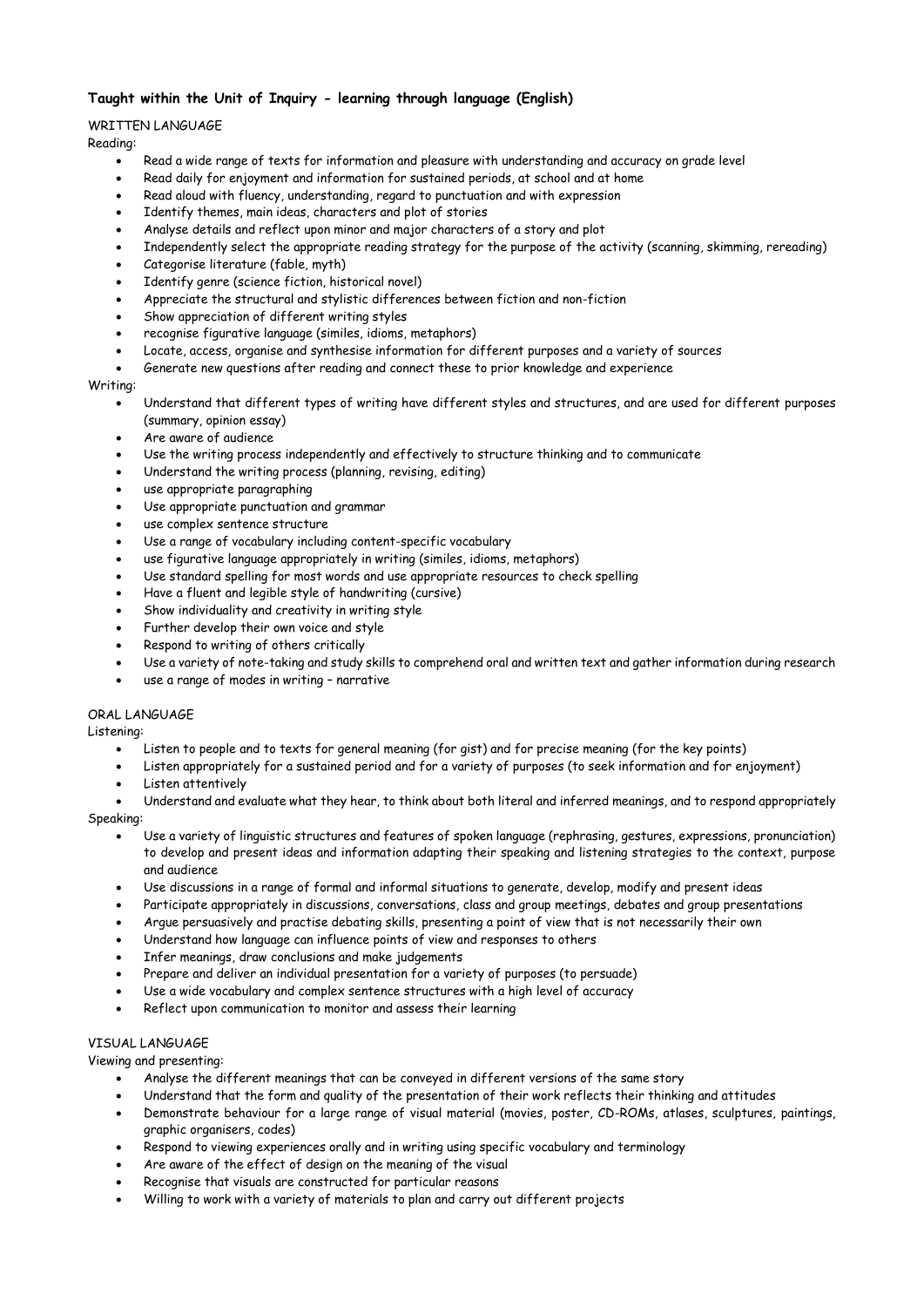## **Taught within the Unit of Inquiry - learning through language (French)**

## ORAL LANGUAGE

#### Speaking

 Understanding and using vocabulary connected to (pre-historic) animals, animals they like, body parts and physical appearance with a high level of accuracy

## Taught as subject-specific (language – French)

## ORAL LANGUAGE

## Listening:

- Listen to people and texts for general and for precise meaning
- Understand and evaluate what you hear and respond appropriately
- Identify differences and similarities between individuals and languages

## WRITTEN LANGUAGE

## Writing:

- Being able to ask and give information (name, age, place of living, origin, etc.) about an animal and describe its appearance
- Understand the writing process (planning, revising, editing)
- Use writing process effectively to structure thinking and to communicate
- Write a short paragraph that has recognisable and appropriate structure
- Use simple and more complex sentence structures
- Use content-specific vocabulary
- Use appropriate punctuation and grammar
- Analyse and evaluate your work

## Reading:

- Read aloud for better pronunciation
- Read regularly for enjoyment and information at school and at home with understanding and accuracy on students' level
- Identify themes, main ideas, and supporting details

## VISUAL LANGUAGE

## Viewing and presenting:

Understand that the form and quality of the presentation of your work reflects your thinking and attitudes

## **Taught within the Unit of Inquiry - learning through language (German)**

### ORAL LANGUAGE

Speaking

- Knowing continents and countries
- Being able to participate appropriately in discussions, conversations, debates
- Speaking about free time activities (continued)
- Being able to use the indefinite article EIN/EINE

## Listening

- Listening appropriately for a sustained period and for instructions and enjoyment
- Understanding and evaluating what you hear and respond appropriately
- Showing an active interest in and respect for other languages

### WRITTEN LANGUAGE

Writing

 $\bullet$ 

- Being able to use simple sentence structure
- Being able to use appropriate punctuation and grammar
- Being able to recognize and use the main parts of speech correctly (noun, verb, personal pronouns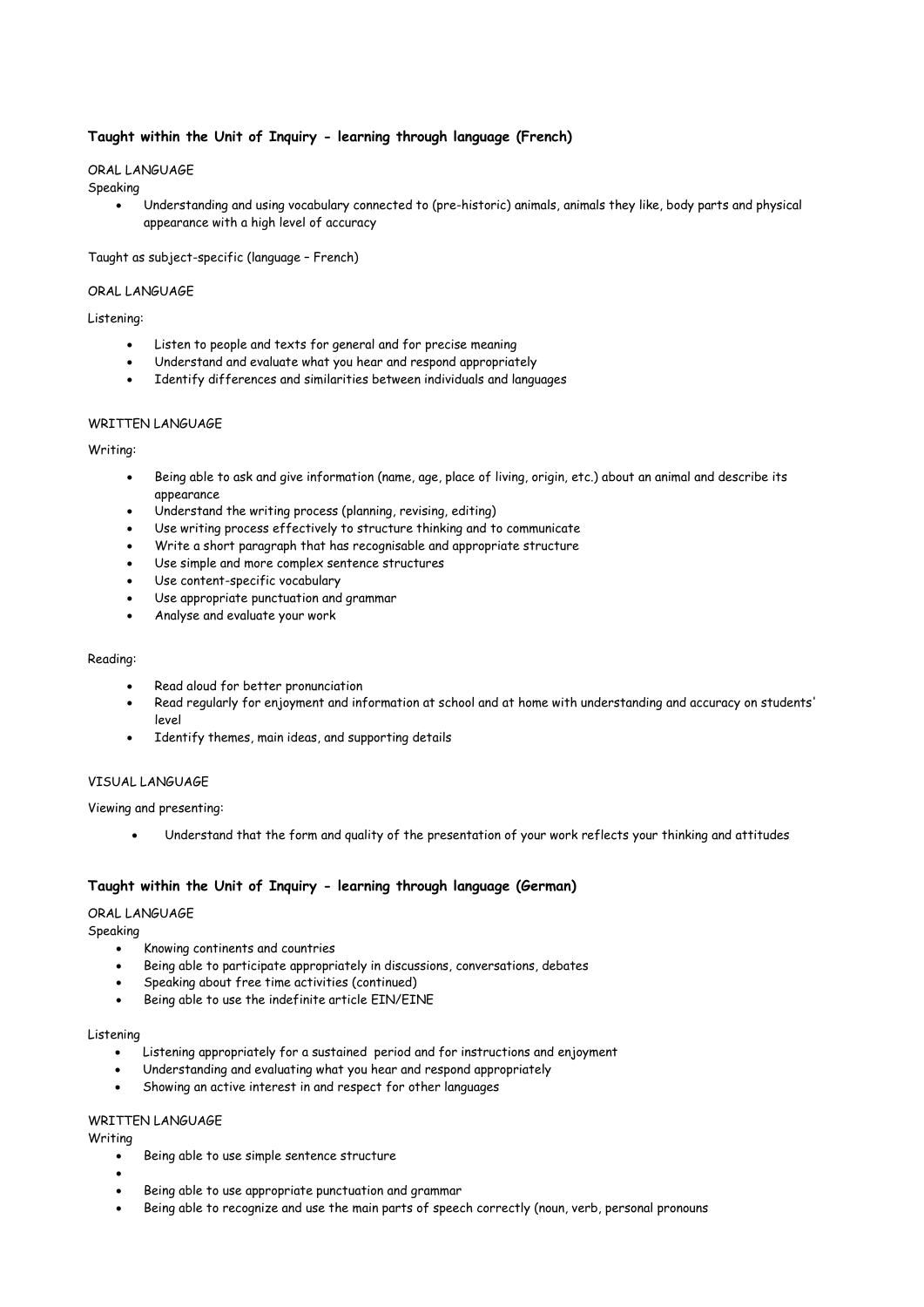Being able to use the correct word order in interrogative, affirmative and negative sentences (continued)

## Reading

- Preparing for the reading competition EPI Lesepreis
- Reading regularly for enjoyment and information at school and at home
- Identifying themes, main ideas, characters and plot of stories
- Independently selecting the appropriate reading strategy for the purpose of the activity (scanning, skimming, rereading)
- Feelings that words can evoke mental images

#### **Taught within the Unit of Inquiry - learning through Visual Arts**

#### RESPONDING

- Explain the cultural and historical perspectives of an artwork.
- Understand the role and relevance of visual arts in society.
- Be exposed to both western and non-western male and female artists.
- Reflect on their own and others' creative processes to inform their thinking.
- Develop and appreciate creativity and originality.

#### CREATING

- Use a sketchbook as an everyday tool to reflect, to discover and to develop personal interests, and as a source of ongoing information.
- Continue to develop the sense for combining natural and artificial materials.
- Review and learn about working procedures with clay and firing clay.
- Continue to develop skills in modelling pottery works in pottery techniques.
- Develop the sense for the sculpture as a whole.
- Develop the sense for all-side modelling.
- Develop the sense for stability and volume.
- Develop the sense for textured and relief surfaces.
- Develop observation and sensitivity for details.
- Learn about different types of statues free standing sculpture, bust.
- Recognise the difference between a sculpture, a bust and a relief (low/high).
- Combine and use variety of media, including IT, to explore and express ideas.
- Continue to develop sensitivity, skill and understanding of the elements and principles of art and design.

## **Taught within the Unit of Inquiry - learning through Music**

### RESPONDING

- Explain the role and relevance of music in their own cultures, its uses and associations through place and time.
- Interpret and explain the cultural and/or historical perspective of a musical composition.
- Explore different artistic presentations that are/were innovative and their implications.
- Recognize music from a basic range of cultures and styles.
- Perform expressively a varied repertoire of music representing diverse genres and styles.

#### CREATING:

- Incorporate the other arts and available resources in order to broaden their creative expression.
- Present, in small groups, innovative musical performances on a selected issue.

#### **Taught within the Unit of Inquiry - learning through ICT**

- Learn about different types of communication (visual, oral, audio, body language).
- Know and use elements of blog/vlog.
- Design and create a newspaper article.
- Recognise, use and apply the elements of an efficient visual communication.
- Learn how to evaluate a presentation, newspaper article, blog and vlog considering elements of a visual communication.